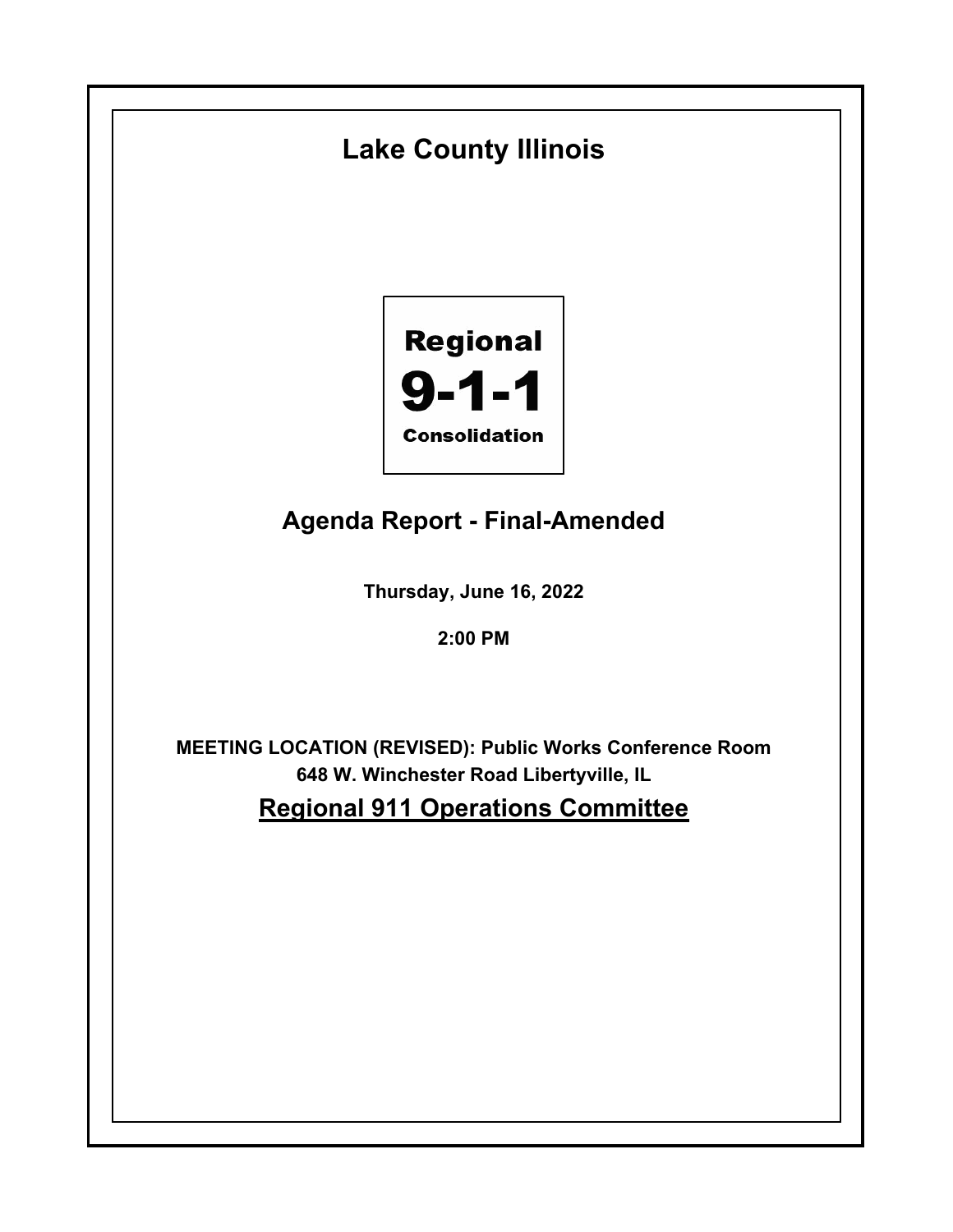**PUBLIC COMMENT: The public will be afforded time to comment on matters related to the business of the Committee. Individuals attending may present their Public Comment during the meeting. Individuals not in attendance may provide written Public Comment that must be received by 3:00 p.m. the day prior to the meeting (emailed to PublicComment@lakecountyil.gov or delivered to the County Administrator's Office at 18 N. County Street, Waukegan, Illinois (9th Floor)). Public comments will be presented at the beginning of the meeting under "Public Comment." A total of 30 minutes will be permitted for the Public Comment and no more than three minutes per Comment.**

**Public Comment will proceed in the following order: (1) Public Comment by individuals in attendance then (2) written comments in the order they are received.**

**Individuals providing Public Comment will be recorded and will provide the following Information:**

- **\* Meeting: 9-1-1 Operations Committee (Subject line for written Public Comment)**
- **\* Name (Required)**
- **\* Topic or Agenda Item # (Required)**
- **\* Organization represented. (Required If representing yourself, put "Self")**
- **\* Street Address (Optional)**
- **\* City, State (Optional)**
- **\* Phone (Optional)**